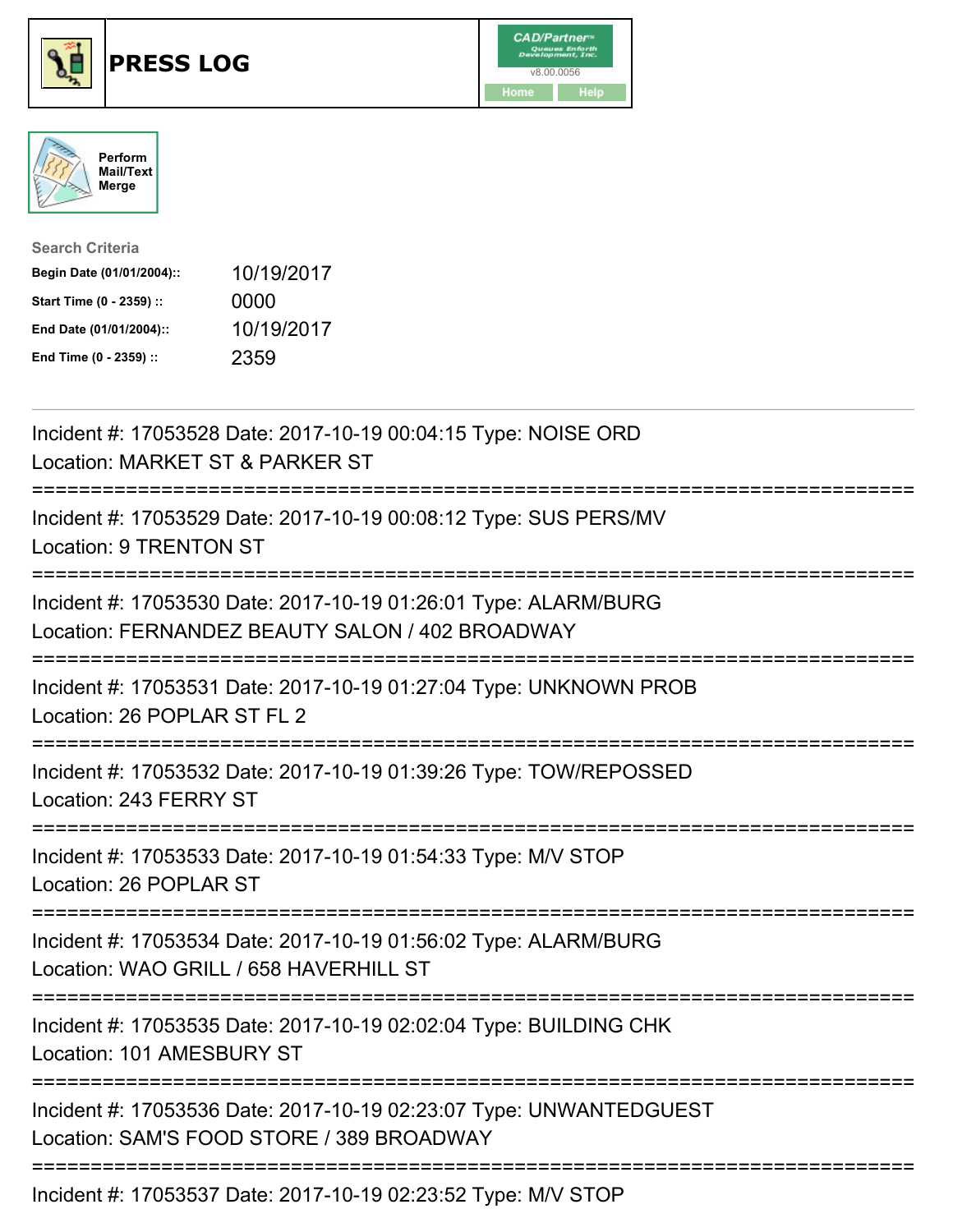Location: ESSEX ST & MARGIN ST =========================================================================== Incident #: 17053538 Date: 2017-10-19 02:26:54 Type: M/V STOP Location: HOLIDAY INN EXPRESS / 224 WINTHROP AV =========================================================================== Incident #: 17053539 Date: 2017-10-19 02:40:45 Type: SPECIAL CHECK Location: MARSHALLS WY =========================================================================== Incident #: 17053540 Date: 2017-10-19 02:48:00 Type: M/V STOP Location: 677 AMESBURY ST =========================================================================== Incident #: 17053541 Date: 2017-10-19 02:59:09 Type: M/V STOP Location: 600 ESSEX ST =========================================================================== Incident #: 17053542 Date: 2017-10-19 03:01:29 Type: SUS PERS/MV Location: 238 WATER ST =========================================================================== Incident #: 17053543 Date: 2017-10-19 03:29:59 Type: M/V STOP Location: AMESBURY ST & ESSEX ST =========================================================================== Incident #: 17053544 Date: 2017-10-19 03:50:20 Type: M/V STOP Location: MERRIMACK ST & S BROADWAY =========================================================================== Incident #: 17053545 Date: 2017-10-19 03:51:13 Type: M/V STOP Location: 40 DARTMOUTH ST =========================================================================== Incident #: 17053546 Date: 2017-10-19 03:52:26 Type: M/V STOP Location: BOWDOIN ST & S BROADWAY =========================================================================== Incident #: 17053547 Date: 2017-10-19 04:03:35 Type: M/V STOP Location: FALLS BRIDGE / null =========================================================================== Incident #: 17053548 Date: 2017-10-19 04:08:14 Type: EXTRA SURVEIL Location: 252 WATER ST =========================================================================== Incident #: 17053549 Date: 2017-10-19 05:54:16 Type: M/V STOP Location: MERRIMACK ST & PARKER ST =========================================================================== Incident #: 17053550 Date: 2017-10-19 06:23:37 Type: ALARM/BURG Location: 11 DOYLE ST ===========================================================================

Incident #: 17053551 Date: 2017-10-19 06:39:46 Type: M/V STOP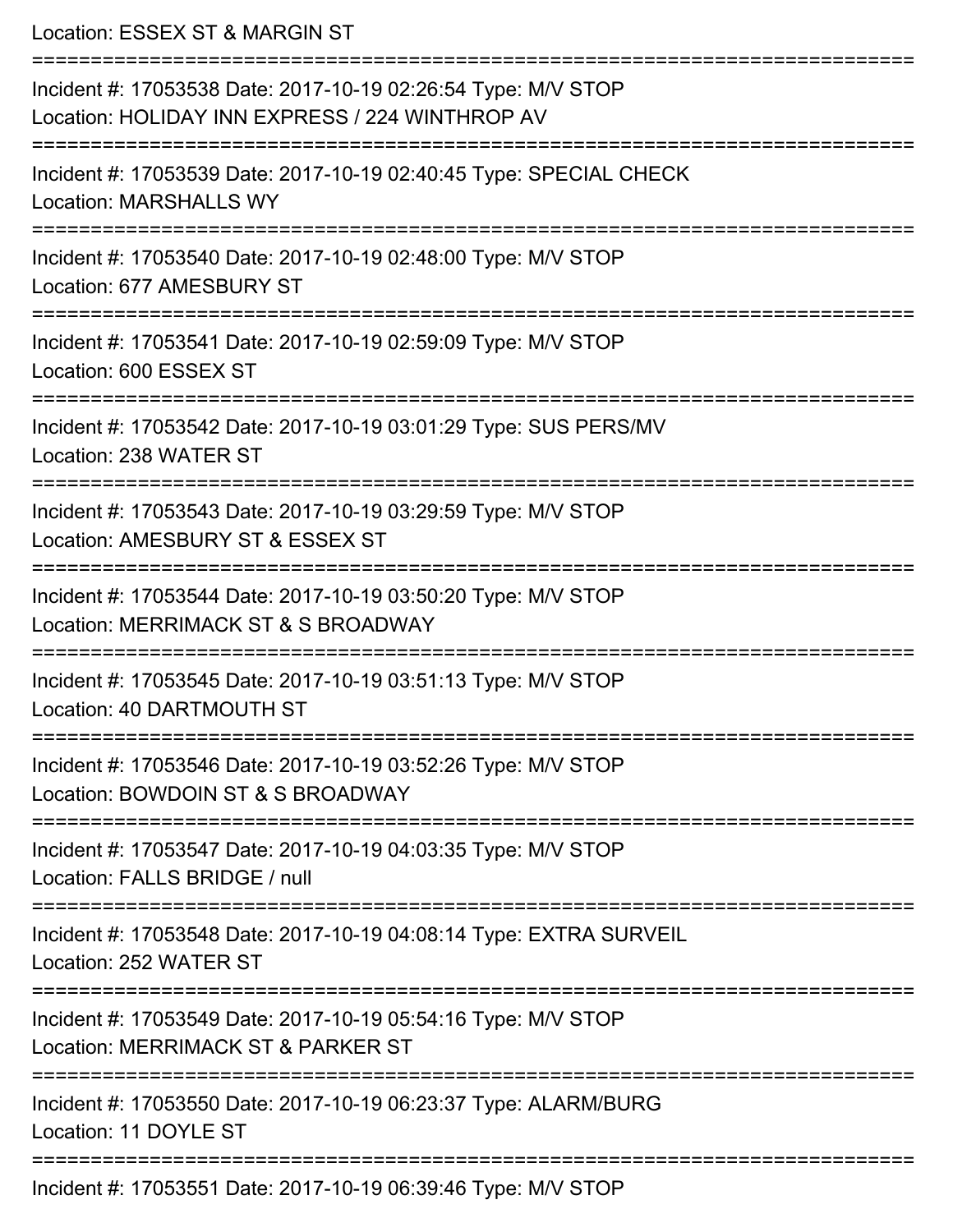| Incident #: 17053552 Date: 2017-10-19 06:51:35 Type: MAL DAMAGE<br>Location: 573 S UNION ST                              |
|--------------------------------------------------------------------------------------------------------------------------|
| Incident #: 17053553 Date: 2017-10-19 06:55:18 Type: INVEST CONT<br>Location: 390 S UNION ST                             |
| Incident #: 17053554 Date: 2017-10-19 06:58:59 Type: M/V STOP<br>Location: AVON ST & TRINITY ST                          |
| Incident #: 17053555 Date: 2017-10-19 07:01:31 Type: PARK & WALK<br>Location: 205 BROADWAY                               |
| Incident #: 17053556 Date: 2017-10-19 07:08:36 Type: M/V STOP<br>Location: ANDOVER ST & PARKER ST                        |
| Incident #: 17053557 Date: 2017-10-19 07:28:28 Type: M/V STOP<br>Location: 14 EVERETT ST                                 |
| Incident #: 17053558 Date: 2017-10-19 07:32:20 Type: HIT & RUN M/V<br>Location: 700 ESSEX ST                             |
| Incident #: 17053559 Date: 2017-10-19 07:49:43 Type: SEX OFF. PAST<br>Location: LAWRENCE GENERAL HOSPITAL / 1 GENERAL ST |
| Incident #: 17053560 Date: 2017-10-19 07:52:49 Type: SEX OFF. PAST<br>Location: LAWRENCE GENERAL HOSPITAL / 1 GENERAL ST |
| Incident #: 17053561 Date: 2017-10-19 07:55:13 Type: SEX OFF. PAST<br>Location: LAWRENCE GENERAL HOSPITAL / 1 GENERAL ST |
| Incident #: 17053562 Date: 2017-10-19 07:59:39 Type: M/V STOP<br>Location: 12 DOYLE ST                                   |
| Incident #: 17053563 Date: 2017-10-19 08:02:10 Type: ALARM/BURG<br>Location: MEDS PHARMACY / 360 MERRIMACK ST            |
| Incident #: 17053564 Date: 2017-10-19 08:04:48 Type: AUTO ACC/NO PI<br>Location: MERRIMACK ST & S UNION ST               |
| Incident #: 17053565 Date: 2017-10-19 08:10:09 Type: LARCENY/MV/PAST                                                     |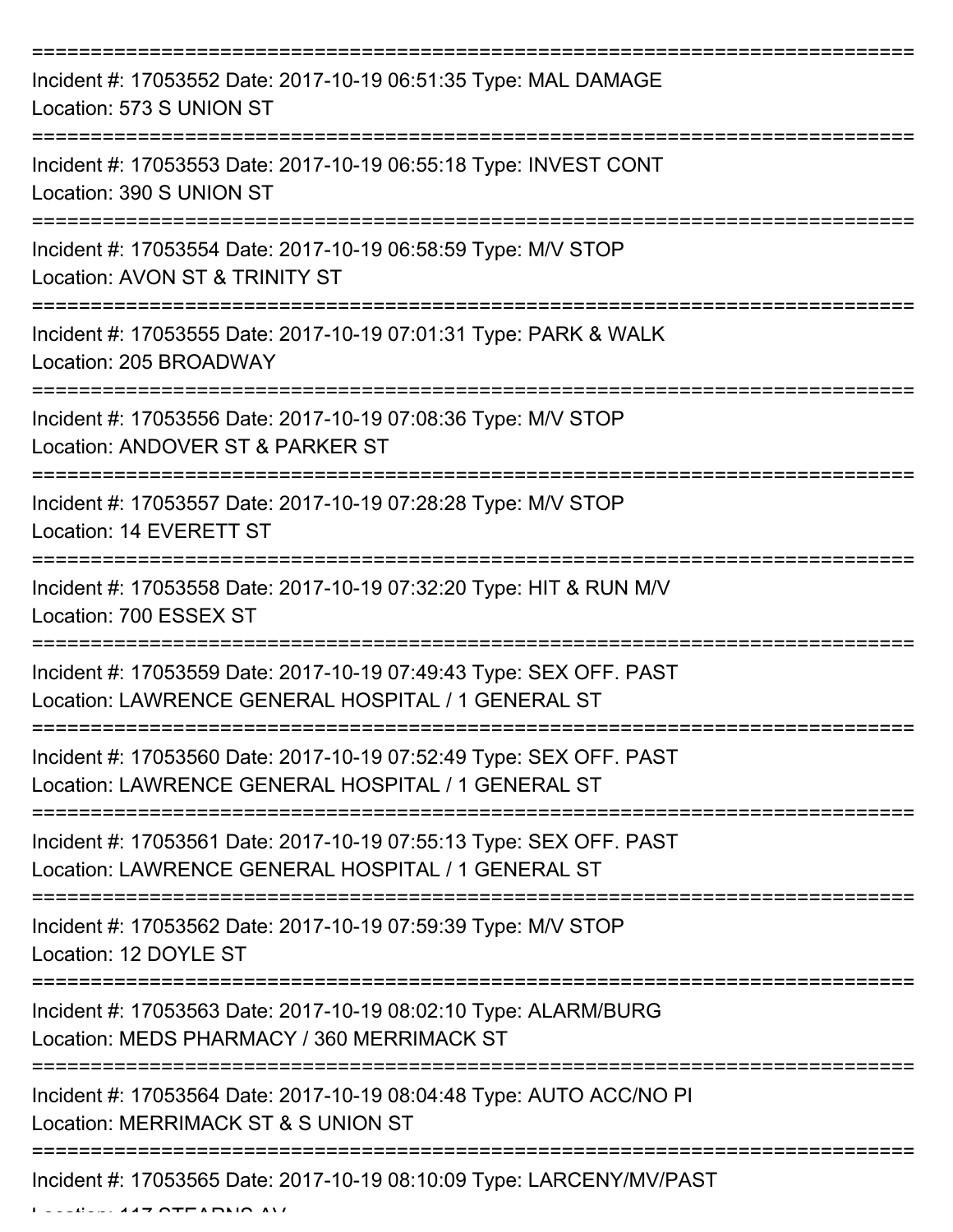| Incident #: 17053566 Date: 2017-10-19 08:28:36 Type: NEIGHBOR PROB<br>Location: 58 BUTLER ST            |
|---------------------------------------------------------------------------------------------------------|
| Incident #: 17053567 Date: 2017-10-19 08:34:50 Type: GENERAL SERV<br>Location: AUTO ZONE / 380 BROADWAY |
| Incident #: 17053568 Date: 2017-10-19 09:08:51 Type: MV/BLOCKING<br>Location: 38 DORCHESTER ST          |
| Incident #: 17053569 Date: 2017-10-19 09:32:07 Type: B&E/MV/PAST<br>Location: 119 WILLOW ST             |
| Incident #: 17053570 Date: 2017-10-19 09:37:10 Type: HIT & RUN PRO<br>Location: CANAL ST & MARSTON ST   |
| Incident #: 17053571 Date: 2017-10-19 09:46:38 Type: M/V STOP<br>Location: AMESBURY ST & CANAL ST       |
| Incident #: 17053572 Date: 2017-10-19 09:46:54 Type: M/V STOP<br>Location: KINGSTON ST & S BROADWAY     |
| Incident #: 17053573 Date: 2017-10-19 09:47:56 Type: TEST QED<br>Location: 38 DORCHESTER ST             |
| Incident #: 17053574 Date: 2017-10-19 09:55:18 Type: M/V STOP<br>Location: S UNION ST & WINTHROP AV     |
| Incident #: 17053575 Date: 2017-10-19 09:58:30 Type: MEDIC SUPPORT<br>Location: 212 ARLINGTON ST #3A    |
| Incident #: 17053579 Date: 2017-10-19 10:02:58 Type: IDENTITY THEFT<br>Location: 24 JUNIPER ST FL 2     |
| Incident #: 17053576 Date: 2017-10-19 10:03:55 Type: M/V STOP<br>Location: MERRIMACK ST & S BROADWAY    |
| Incident #: 17053577 Date: 2017-10-19 10:08:39 Type: TOW OF M/V<br>Location: 56 FARNHAM ST              |
| Incident #: 17053578 Date: 2017-10-19 10:10:07 Type: M/V STOP                                           |

Location: LAEAVETTE AV & C BDOADWAV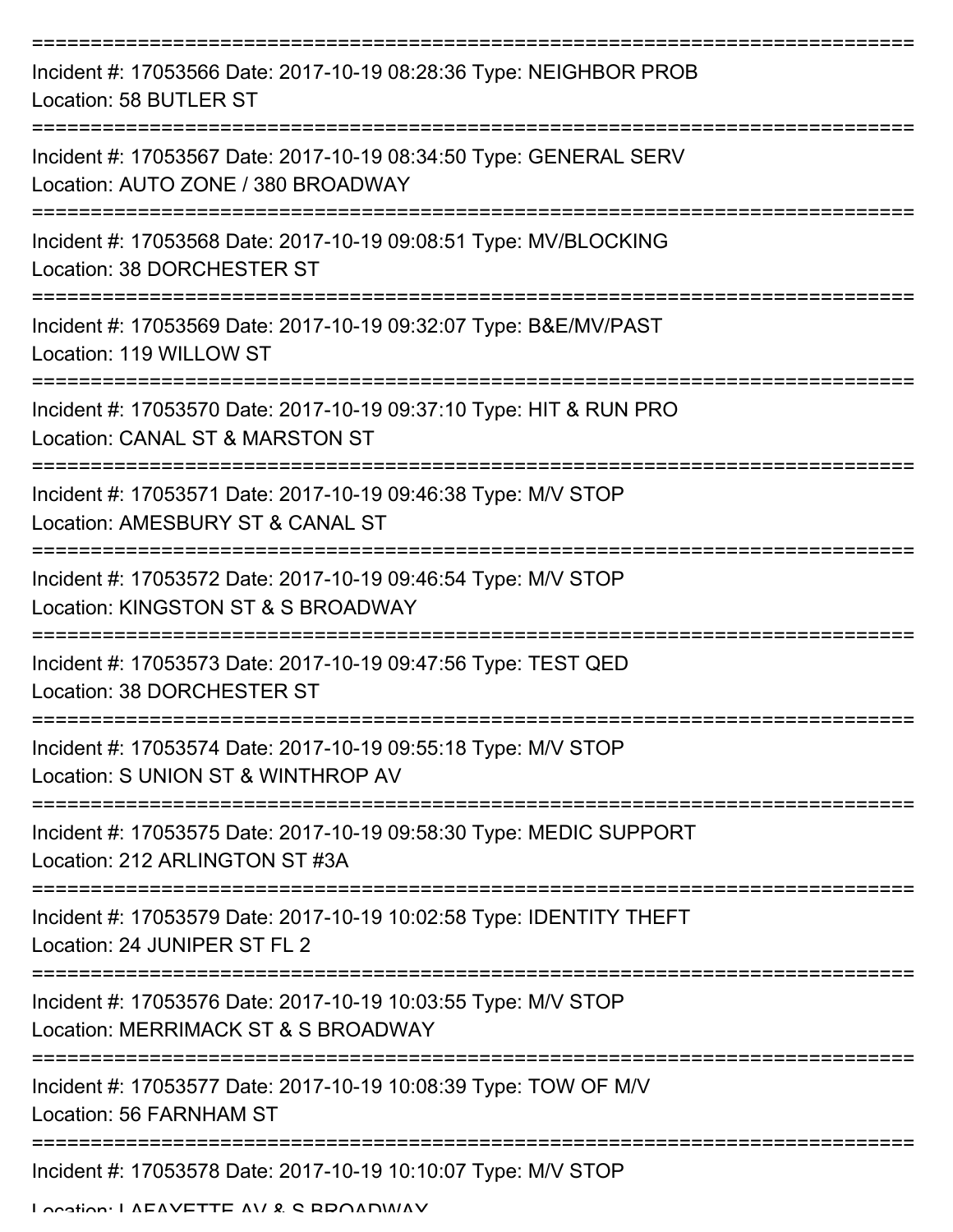| Incident #: 17053580 Date: 2017-10-19 10:25:06 Type: M/V STOP<br>Location: 469 S UNION ST           |
|-----------------------------------------------------------------------------------------------------|
| Incident #: 17053581 Date: 2017-10-19 10:44:19 Type: M/V STOP<br>Location: COMMON ST & FRANKLIN ST  |
| Incident #: 17053582 Date: 2017-10-19 10:44:32 Type: M/V STOP<br>Location: 439 S UNION ST           |
| Incident #: 17053583 Date: 2017-10-19 10:55:32 Type: 209A/SERVE<br>Location: 62 BOWDOIN ST          |
| Incident #: 17053584 Date: 2017-10-19 10:57:40 Type: M/V STOP<br>Location: 33 S BROADWAY            |
| Incident #: 17053585 Date: 2017-10-19 10:59:15 Type: M/V STOP<br>Location: 10 MELROSE ST            |
| Incident #: 17053586 Date: 2017-10-19 11:02:36 Type: DRUG VIO<br>Location: 119 ANDOVER ST           |
| Incident #: 17053587 Date: 2017-10-19 11:10:01 Type: SUS PERS/MV<br>Location: 139 E HAVERHILL ST    |
| Incident #: 17053589 Date: 2017-10-19 11:15:54 Type: MEDIC SUPPORT<br>Location: 86 OXFORD ST FL 1   |
| Incident #: 17053588 Date: 2017-10-19 11:16:09 Type: 209A/SERVE<br>Location: 12 WILLOUGHBY ST       |
| Incident #: 17053590 Date: 2017-10-19 11:19:45 Type: SUS PERS/MV<br>Location: BRADFORD ST & WEST ST |
| Incident #: 17053591 Date: 2017-10-19 11:26:33 Type: M/V STOP<br>Location: CENTRE ST & HAMPSHIRE ST |
| Incident #: 17053593 Date: 2017-10-19 11:28:00 Type: SUS PERS/MV<br>Location: 15 UNION ST           |
| Incident #: 17053592 Date: 2017-10-19 11:28:35 Type: 209A/SERVE<br>Location: 109 GARDEN ST          |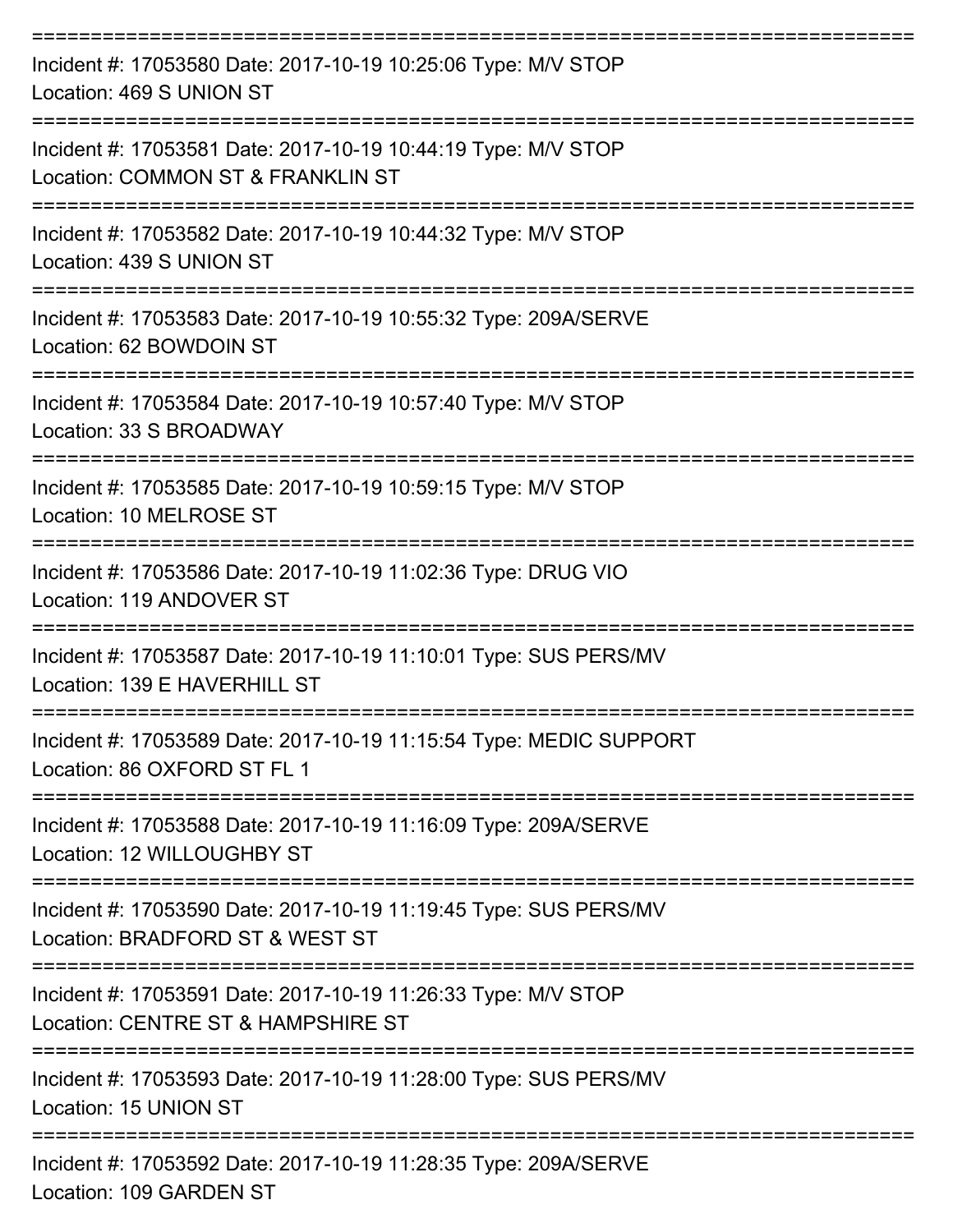| Incident #: 17053594 Date: 2017-10-19 11:34:06 Type: 209A/SERVE<br>Location: 40 SUMMER ST                                                                          |
|--------------------------------------------------------------------------------------------------------------------------------------------------------------------|
| ========================<br>Incident #: 17053595 Date: 2017-10-19 11:37:33 Type: 209A/SERVE<br>Location: 105 HAVERHILL ST                                          |
| Incident #: 17053596 Date: 2017-10-19 11:49:40 Type: 209A/SERVE<br><b>Location: 40 LAWRENCE ST</b>                                                                 |
| ===================================<br>:==============================<br>Incident #: 17053597 Date: 2017-10-19 11:52:58 Type: GUN CALL<br>Location: 7 FERGUSON ST |
| Incident #: 17053598 Date: 2017-10-19 11:56:14 Type: TOW OF M/V<br>Location: 29 KNOX ST<br>----------------------------                                            |
| Incident #: 17053599 Date: 2017-10-19 11:56:54 Type: MEDIC SUPPORT<br>Location: BRUCE SCHOOL / 135 BUTLER ST                                                       |
| Incident #: 17053600 Date: 2017-10-19 12:09:21 Type: INVESTIGATION<br>Location: 67 OSGOOD ST                                                                       |
| Incident #: 17053601 Date: 2017-10-19 12:15:02 Type: ALARM/MV<br>Location: ESSEX ST & UNION ST                                                                     |
| Incident #: 17053602 Date: 2017-10-19 12:25:51 Type: DOMESTIC/PROG<br>Location: 235 BROADWAY FL 3RD FL                                                             |
| Incident #: 17053603 Date: 2017-10-19 12:28:07 Type: SUS PERS/MV<br><b>Location: JENNINGS ST</b>                                                                   |
| Incident #: 17053604 Date: 2017-10-19 12:53:05 Type: DRUG OVERDOSE<br>Location: CENTRAL CATHOLIC HIGH SCHOOL / 300 HAMPSHIRE ST                                    |
| Incident #: 17053605 Date: 2017-10-19 13:04:52 Type: DISTURBANCE<br>Location: DCF / 280 MERRIMACK ST FL 2                                                          |
| Incident #: 17053606 Date: 2017-10-19 13:29:59 Type: SUS PERS/MV<br>Location: COSETELLO PARK / SHAWSHEEN RD                                                        |
| Incident #: 17053607 Date: 2017-10-19 13:30:55 Type: DOMESTIC/PAST<br>Location: 29 MYRTLE CT                                                                       |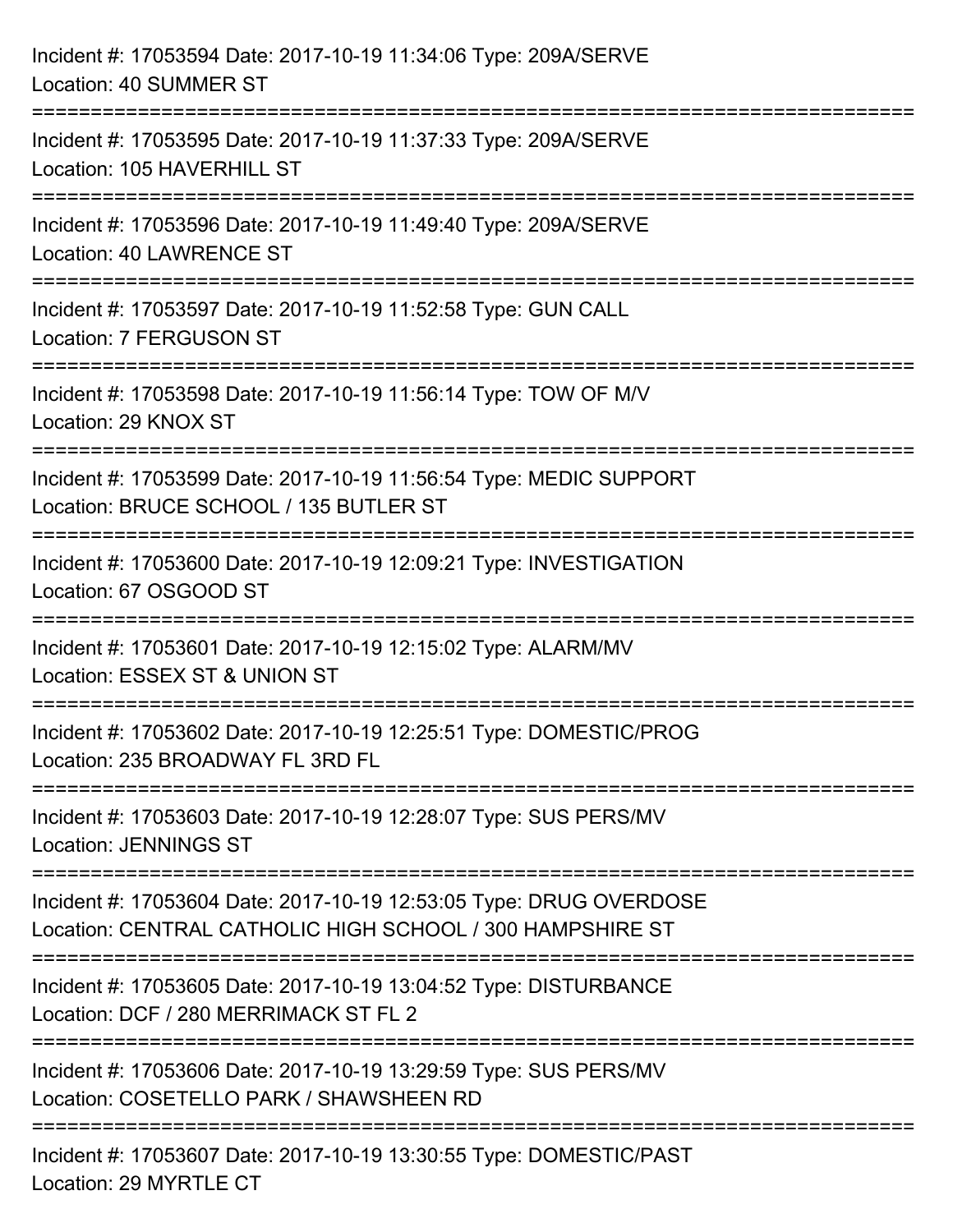| Incident #: 17053608 Date: 2017-10-19 13:39:16 Type: AUTO ACC/PI<br>Location: 66 CENTRE ST                                                            |
|-------------------------------------------------------------------------------------------------------------------------------------------------------|
| =================================<br>Incident #: 17053609 Date: 2017-10-19 13:43:04 Type: MEDIC SUPPORT<br>Location: COMMON ST & HAMPSHIRE ST         |
| Incident #: 17053610 Date: 2017-10-19 13:53:07 Type: TOW OF M/V<br>Location: 550 BROADWAY                                                             |
| Incident #: 17053611 Date: 2017-10-19 14:04:19 Type: DISTURBANCE<br>Location: 8 INMAN ST #14                                                          |
| Incident #: 17053612 Date: 2017-10-19 14:13:20 Type: A&B PAST<br>Location: TARBOX SCHOOL / 59 ALDER ST                                                |
| Incident #: 17053613 Date: 2017-10-19 14:16:23 Type: AUTO ACC/NO PI<br>Location: BOSTON MARKET / 435 WINTHROP AV<br>:================================ |
| Incident #: 17053614 Date: 2017-10-19 14:20:11 Type: MEDIC SUPPORT<br>Location: 363 BROADWAY #APT 2                                                   |
| Incident #: 17053615 Date: 2017-10-19 14:21:48 Type: SUS PERS/MV<br>Location: 67 ABBOTT ST                                                            |
| Incident #: 17053616 Date: 2017-10-19 14:27:05 Type: ALARM/BURG<br>Location: KOSOWICZ RESD / 28 CHELMSFORD ST                                         |
| Incident #: 17053617 Date: 2017-10-19 14:51:14 Type: INVEST CONT<br>Location: 29 MYRTLE CT                                                            |
| Incident #: 17053618 Date: 2017-10-19 14:53:30 Type: DISTURBANCE<br>Location: 340 LAWRENCE ST #APT1                                                   |
| Incident #: 17053619 Date: 2017-10-19 15:11:15 Type: M/V STOP<br>Location: 70 FARNHAM ST                                                              |
| Incident #: 17053622 Date: 2017-10-19 15:32:00 Type: FRAUD<br>Location: 450 HAVERHILL ST                                                              |
| Incident #: 17053620 Date: 2017-10-19 15:32:36 Type: SUS PERS/MV<br>Location: EL MELLO MARKET / 187 LAWRENCE ST                                       |

===========================================================================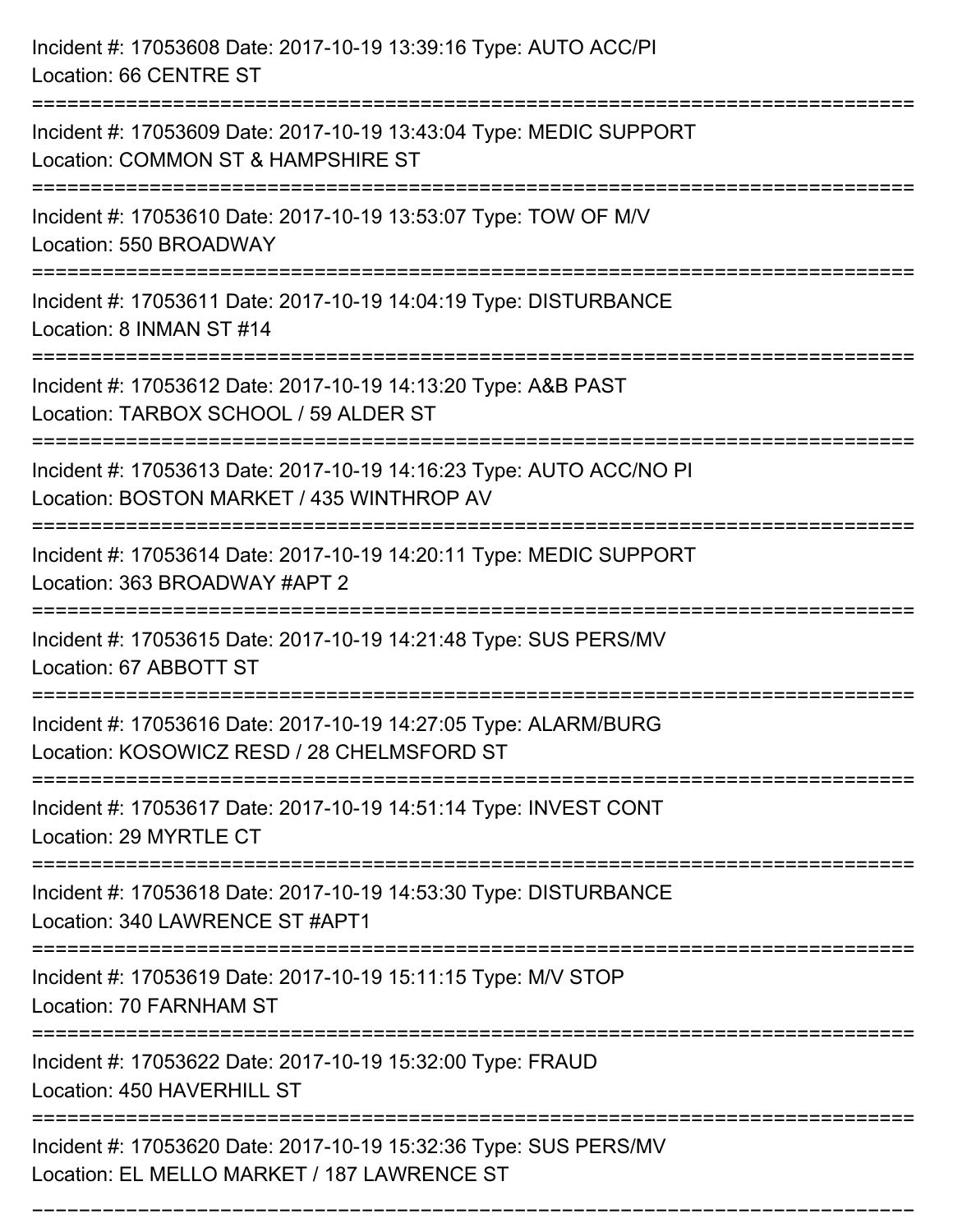| Incident #: 17053621 Date: 2017-10-19 15:34:52 Type: THREATS<br>Location: 15 HALL ST                                           |
|--------------------------------------------------------------------------------------------------------------------------------|
| Incident #: 17053623 Date: 2017-10-19 15:40:02 Type: AUTO ACC/NO PI<br>Location: CENTRE ST & HAMPSHIRE ST                      |
| Incident #: 17053624 Date: 2017-10-19 15:50:17 Type: M/V STOP<br>Location: BRADFORD ST & HAMPSHIRE ST<br>:==================== |
| Incident #: 17053625 Date: 2017-10-19 16:05:18 Type: FIGHT<br>Location: 17 BUNKERHILL ST                                       |
| Incident #: 17053626 Date: 2017-10-19 16:08:48 Type: CK WELL BEING<br>Location: 340 LAWRENCE ST FL 2                           |
| Incident #: 17053627 Date: 2017-10-19 16:23:14 Type: SHOTS FIRED<br>Location: 107 ANDOVER ST                                   |
| Incident #: 17053628 Date: 2017-10-19 16:38:03 Type: AUTO ACC/NO PI<br>Location: DAISY ST & HOLLY ST<br>------------------     |
| Incident #: 17053629 Date: 2017-10-19 16:42:48 Type: MEDIC SUPPORT<br>Location: 136 WATER ST                                   |
| Incident #: 17053630 Date: 2017-10-19 16:44:03 Type: SHOPLIFTING<br>Location: MARSHALLS / 73 WINTHROP AV                       |
| Incident #: 17053631 Date: 2017-10-19 17:07:15 Type: M/V STOP<br>Location: BROADWAY & LOWELL ST                                |
| Incident #: 17053632 Date: 2017-10-19 17:12:24 Type: FIRE<br>Location: 393 CHESTNUT ST FL 3                                    |
| Incident #: 17053633 Date: 2017-10-19 17:20:43 Type: AUTO ACC/UNK PI<br>Location: ABBOTT ST & PARKER ST                        |
| Incident #: 17053634 Date: 2017-10-19 17:25:50 Type: M/V STOP<br>Location: BROADWAY & LOWELL ST                                |
| Incident #: 17053635 Date: 2017-10-19 17:31:34 Type: FIGHT<br>Location: 420 HIGH ST                                            |
|                                                                                                                                |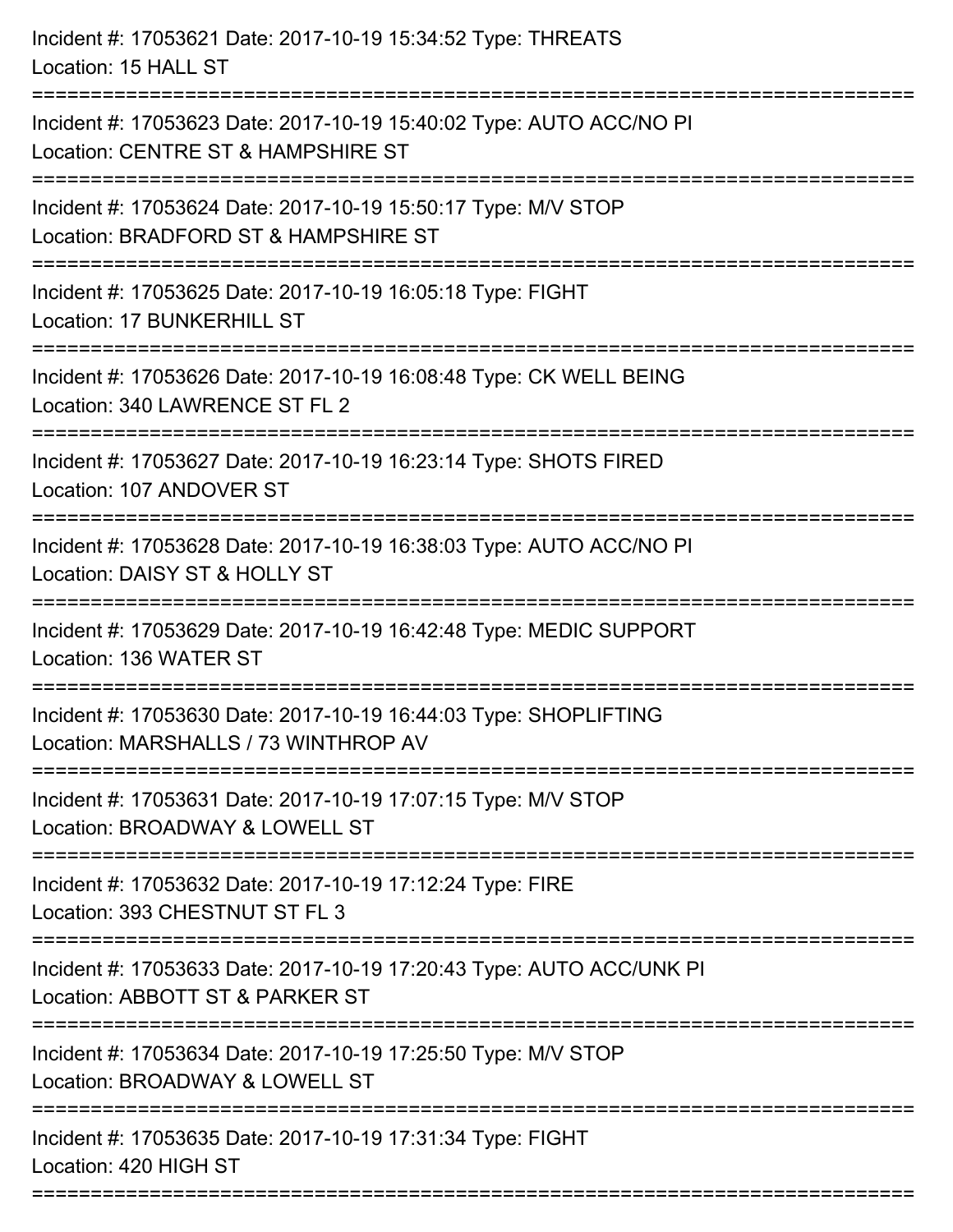| Location: BROADWAY & COMMON ST                                                                                        |
|-----------------------------------------------------------------------------------------------------------------------|
| Incident #: 17053637 Date: 2017-10-19 17:38:54 Type: COURT DOC SERVE<br>Location: 340 LAWRENCE ST #2                  |
| Incident #: 17053638 Date: 2017-10-19 17:39:55 Type: LOUD NOISE<br>Location: 218 BROADWAY<br>------------------       |
| Incident #: 17053639 Date: 2017-10-19 17:43:34 Type: M/V STOP<br>Location: BROADWAY & LOWELL ST                       |
| Incident #: 17053640 Date: 2017-10-19 17:49:52 Type: THREATS<br>Location: 80 BUNKERHILL ST #1                         |
| Incident #: 17053641 Date: 2017-10-19 17:53:33 Type: NEIGHBOR PROB<br>Location: 206 PARK ST                           |
| ==================<br>Incident #: 17053642 Date: 2017-10-19 18:02:04 Type: M/V STOP<br>Location: BROADWAY & LOWELL ST |
| Incident #: 17053643 Date: 2017-10-19 18:07:47 Type: M/V STOP<br>Location: ESSEX ST & JACKSON ST                      |
| Incident #: 17053644 Date: 2017-10-19 18:11:00 Type: M/V STOP<br>Location: FRANKLIN ST & LOWELL ST                    |
| Incident #: 17053645 Date: 2017-10-19 18:16:33 Type: M/V STOP<br>Location: BRITISH CLUB / 86 CAMBRIDGE ST             |
| Incident #: 17053646 Date: 2017-10-19 18:19:08 Type: AUTO ACC/PI<br>Location: KENNETH ST & S BROADWAY                 |
| Incident #: 17053647 Date: 2017-10-19 18:22:03 Type: MV/BLOCKING<br>Location: 6 HAVERHILL ST                          |
| Incident #: 17053648 Date: 2017-10-19 18:43:55 Type: DOMESTIC/PROG<br>Location: 54 BODWELL ST                         |
| Incident #: 17053649 Date: 2017-10-19 18:45:42 Type: SUS PERS/MV<br>Location: 36 ROWE ST                              |

Incident #: 17053650 Date: 2017 10 19 18:51:01 Type: MEDIC SUPPORT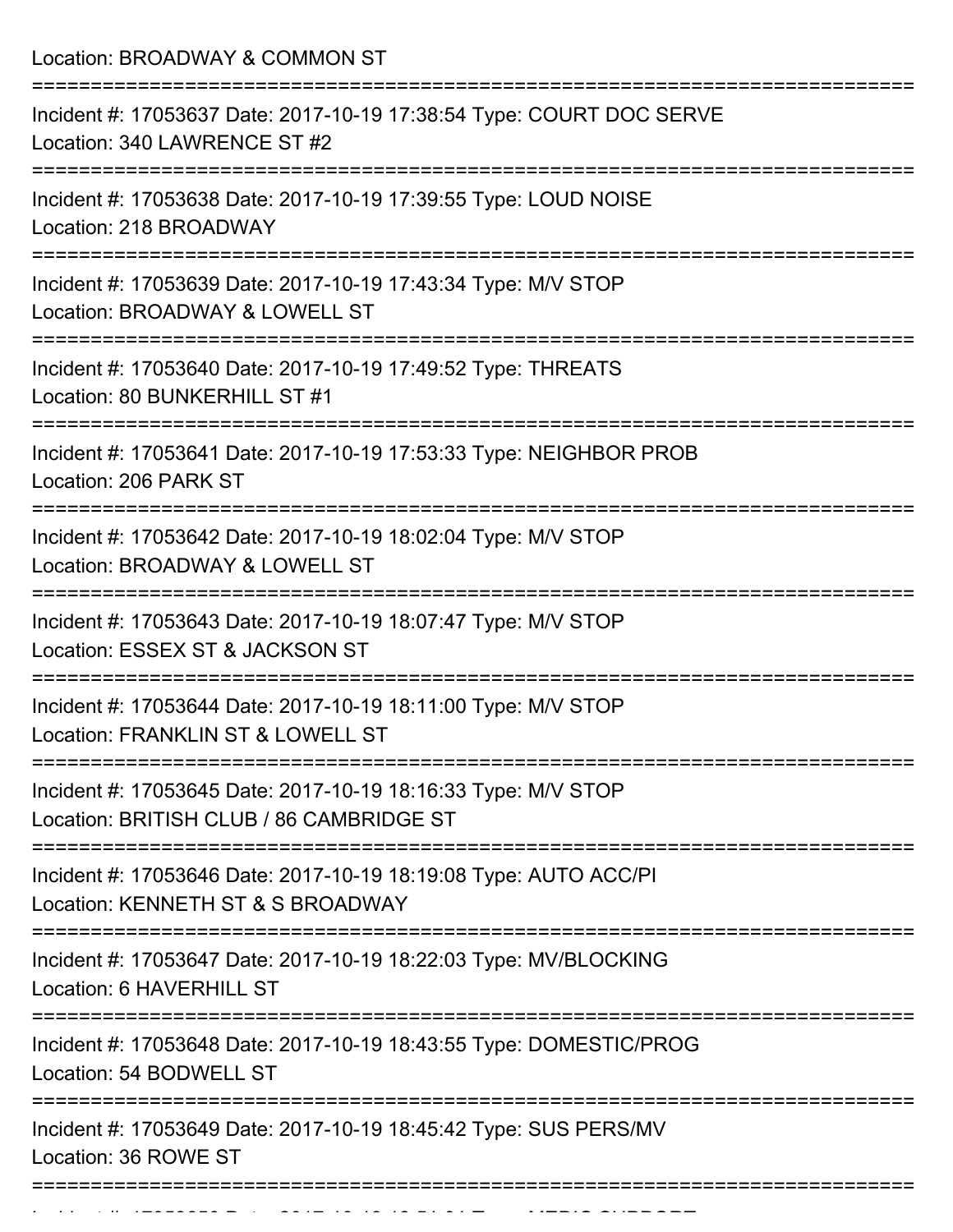Location: 525 ESSEX ST #402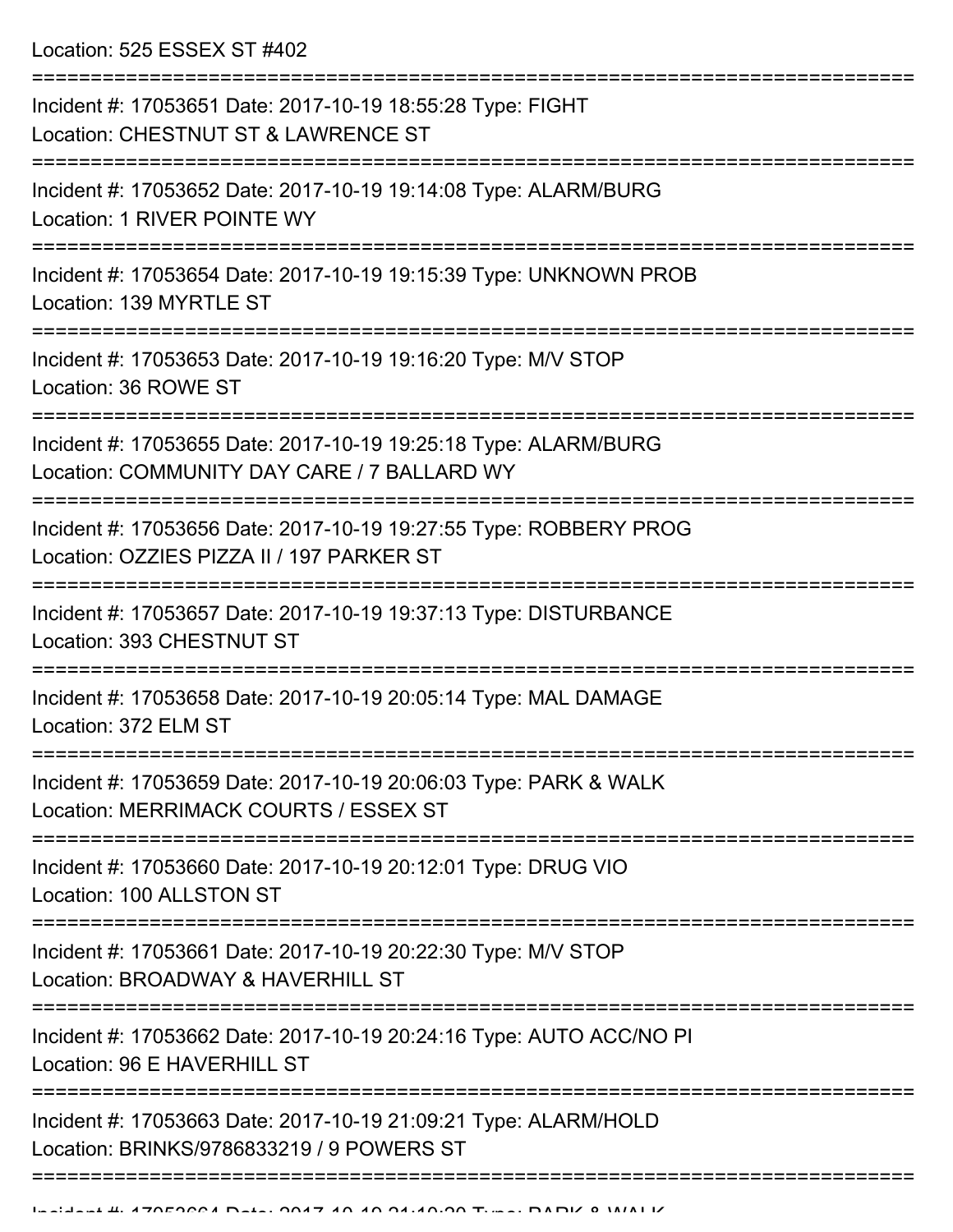| <b>Location: BEACON AV</b>                                                                                                        |
|-----------------------------------------------------------------------------------------------------------------------------------|
| Incident #: 17053665 Date: 2017-10-19 21:16:19 Type: AUTO ACC/NO PI<br>Location: 0 BROADWAY                                       |
| Incident #: 17053666 Date: 2017-10-19 21:20:08 Type: PARK & WALK<br><b>Location: BEACON AV</b>                                    |
| Incident #: 17053667 Date: 2017-10-19 21:23:48 Type: MEDIC SUPPORT<br>Location: 57 HIGH ST                                        |
| Incident #: 17053668 Date: 2017-10-19 21:47:20 Type: MEDIC SUPPORT<br>Location: 6 COLONIAL DR                                     |
| Incident #: 17053669 Date: 2017-10-19 21:53:47 Type: FIGHT<br>Location: 309 ANDOVER ST                                            |
| Incident #: 17053670 Date: 2017-10-19 22:00:23 Type: AUTO ACC/NO PI<br>Location: ESSEX ST & JACKSON ST                            |
| Incident #: 17053671 Date: 2017-10-19 22:03:02 Type: DISTURBANCE<br>Location: LAWRENCE ST & MAPLE ST                              |
| Incident #: 17053672 Date: 2017-10-19 22:11:32 Type: MISSING PERS<br><b>Location: 28 MARSTON ST</b>                               |
| ===========================<br>Incident #: 17053673 Date: 2017-10-19 22:41:37 Type: M/V STOP<br>Location: COMMON ST & FRANKLIN ST |
| Incident #: 17053674 Date: 2017-10-19 22:44:58 Type: M/V STOP<br>Location: MERRIMACK ST & PARKER ST                               |
| Incident #: 17053675 Date: 2017-10-19 22:52:26 Type: M/V STOP<br>Location: BENNINGTON ST & PARK ST                                |
| Incident #: 17053676 Date: 2017-10-19 23:00:28 Type: M/V STOP<br>Location: ARLINGTON ST & WILLOW ST                               |
| Incident #: 17053677 Date: 2017-10-19 23:06:22 Type: M/V STOP<br>Location: MERRIMACK ST & PARKER ST                               |
| Incident #: 17053678 Date: 2017-10-19 23:17:32 Type: M/V STOP                                                                     |